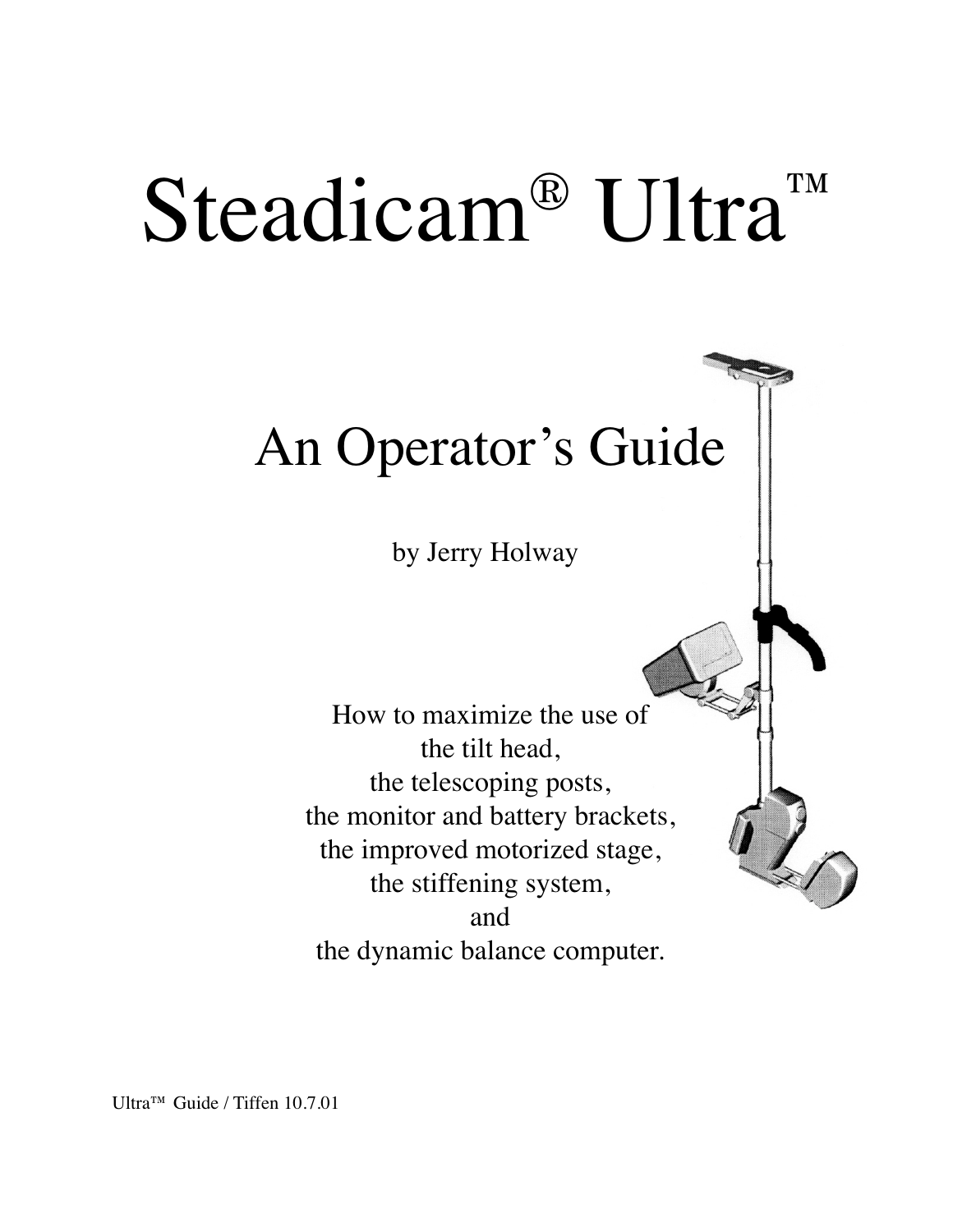The new features of the Ultra work in conjunction with the arm and vest to allow the operator to quickly configure the Steadicam to the best possible advantage for each shot.

The **integral tilt head** - a key component of the Ultra - maximizes the use of the telescoping post, preserves dynamic balance in both regular and long modes, helps with clearance, reach, or viewing problems, and enables whip pans with the lens angled as much as twenty degrees up or down.

The four section **carbon fiber telescoping post** can quickly extend the sled from 28 to 72 inches. Extending the post increases the lens to gimbal distance, dramatically increases tilt and roll inertia, and alters the clearance of the sled to objects in the set.

The monitor's and battery's **dual carbon fiber rod and bracket systems** are extremely rigid and provide a greater range of extension than ever before. The operator has a much greater control of the sled's inertia and dynamic balance, as well as increased flexibility in viewing the image.

The Ultra's **high capacity and lightweight 28.8 volt NiCad battery** was carefully selected for your real-world needs. The Ultra's 3 AH battery easily drives an Arri 435ES at 150 fps, even near the end of its charge. Charge time is about 45 minutes. Competitor's NiMH batteries quickly suffer loss of capacity under high loads and need up to two hours to charge.

The Ultra is the only Steadicam to sport an innovative **stiffening system**. It creates extra rigidity whenever violent moves, a rough ride, or a very long post configuration requires some help. This lightweight, unobtrusive system can be installed on the sled in under a minute.

An entirely **new transmitter and receiver** upgrades the Master Series' motorized stage. Operators or their assistants can trim the sled on the fly, increasing the precision of every shot.

The Ultra's **Palm Pilot® computer** contains a customized dynamic balance program that is specifically tuned to the sled. This computer and the design of the Ultra - work together to make finding and preserving dynamic balance easy.

**Of course, all adjustments** on the Ultra's sled, arm, and vest are **tool-free**. No hassles, no fumbling, and fast. **The way it should be.**

**No additional accessories or duplicate parts** are required for any configuration. The features are integral to the design, ready to be used when you need them.

And the Ultra is **three pounds lighter** than the Master Series Film system!

**Quite simply,** the Ultra is the most versatile and user-friendly Steadicam ever made.

The following pages discuss in some detail how the new features can be used - both individually and in combination - to make conventional operating easier and more precise, and to create entirely new shot possibilities. At the end of the guide is a list of additional benefits of the new design.

**Note: The maximum lens height** you can achieve with the Ultra depends a lot on the camera weight. The lighter the camera, the higher it can get. **See pages 5 - 8 for details.**

**October 2001 News flash! New and exclusive Ultra features! 8.4 inch color LCD monitor, works in full sun! Innovative vest mods for increased control and comfort, less fatigue Ergonomic slanted F-bracket**

> This guide was written and updated by Jerry Holway (with the help of Garrett Brown and others). The opinions, conclusions, advice, specifications, errors, etc. are Jerry's, and not necessarily those of anyone else or of The Tiffen Company.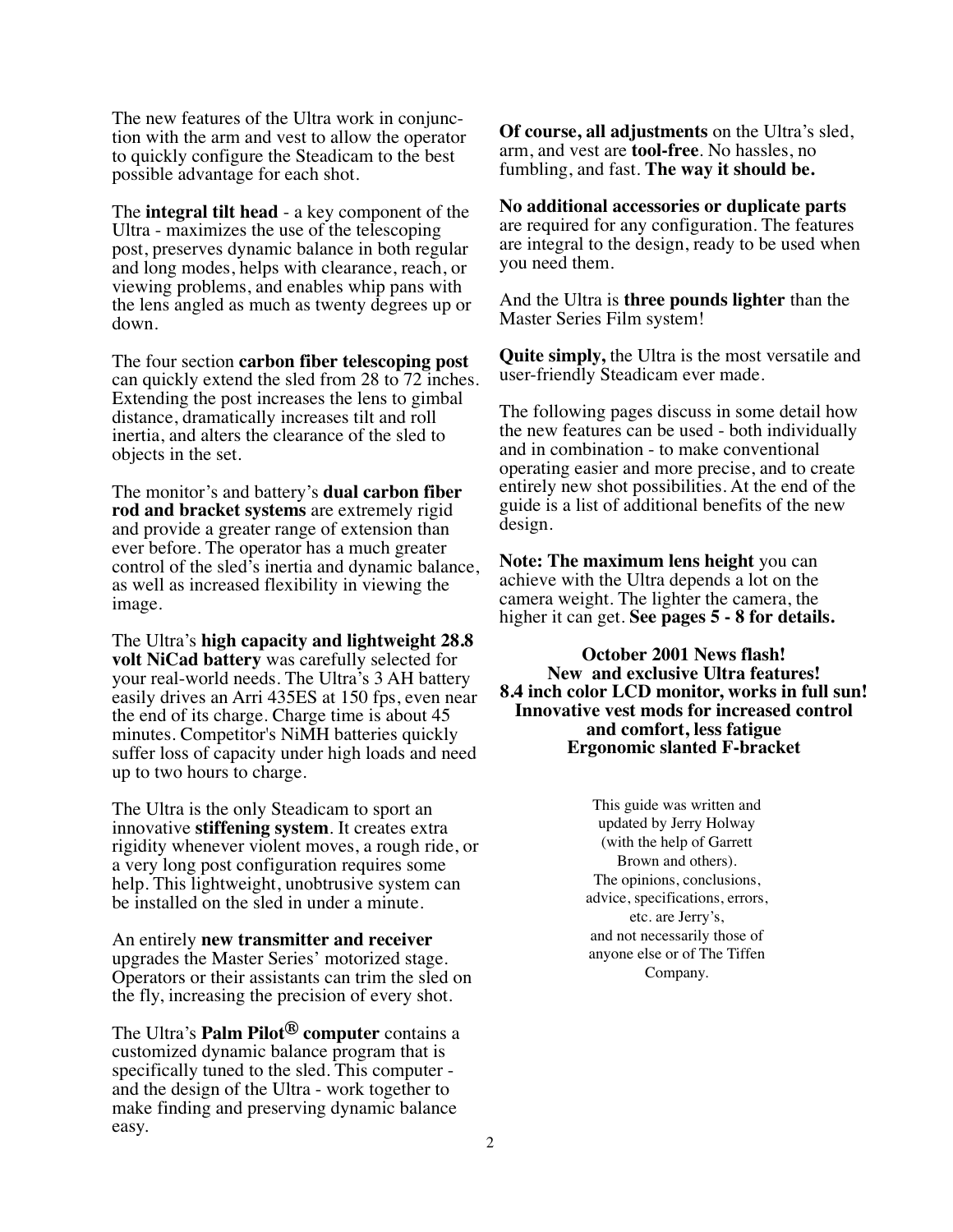#### **The integral, low profile tilt head** will really change the way you operate.

Not only does the tilt head make long mode operating practical, it makes all operating easier and more precise. Nominally, it tilts plus or minus 20 degrees from horizontal. With a small wrench and an extra minute, it can be made to tilt about thirty three degrees downwards.

#### **Using the Tilt Head to preserve a vertical post and dynamic balance**

We all know that the Steadicam behaves better when in dynamic balance and that dynamic balance can exist *only* when the post is vertical.

With other Steadicams® and Steadicam-like stabilizing devices, much of the benefit of getting the rig into dynamic balance is wasted when one alters the trim of the rig as much as a few degrees - for example, as one normally does when trimming for headroom.\*

Based on the shot requirements, the operator determines the proper length of sled, optimal monitor viewing position, inertia, and lens height - then adjusts the pre-tilt angle with the head.

The operator sets this tilt angle by releasing two clamps and manually repositioning the camera. The post remains vertical and the rig stays in dynamic balance.

One important aspect of the tilt head's design is that the center of rotation is close to the c.g. of most cameras, which minimizes static and dynamic rebalancing when altering the degree of tilt.

Using the tilt head is clearly important in long mode configurations, when the nominal tilt might be in the order of 15 degrees downwards. Normal Steadicam operating - with the post compressed -also benefits greatly from tilting with the head.

#### **Using the tilt head for general operating**

Even if the Steadicam is somewhat out of dynamic balance, it's a whole lot easier to hold the post vertical than at any other angle, especially when panning and accelerating - which we tend to do a lot with a Steadicam. The Ultra's tilt head keeps the post vertical in many situations, making it easier to operate and keep things level.

#### **Another benefit of the design - a whole new class of whip pans**

Previous whip pans had to be done in dynamic balance with the post vertical and the lens horizontal. Now the lens can be angled up or down as much as twenty degrees and the operator can still make extremely precise fast pans. The precision of slow pans with a lens angled up or down is also increased dramatically.

Long mode pans (fast or slow) with the lens looking down - say at a crowd - used to be exceedingly difficult or impossible, due to the large spatial translations of the battery, monitor, and camera. But the Ultra's tilt head eliminates this spatial translation, and makes these pans routine. Low mode and very low mode pans are also much easier and more precise.

<sup>\*</sup> If you don't believe this proposition, I suggest you try spin balancing a sled into dynamic balance as perfectly as you can, and then alter the trim a few degrees. Spin it again, and you will know exactly how important the tilt head is for precise operating. And once you try it....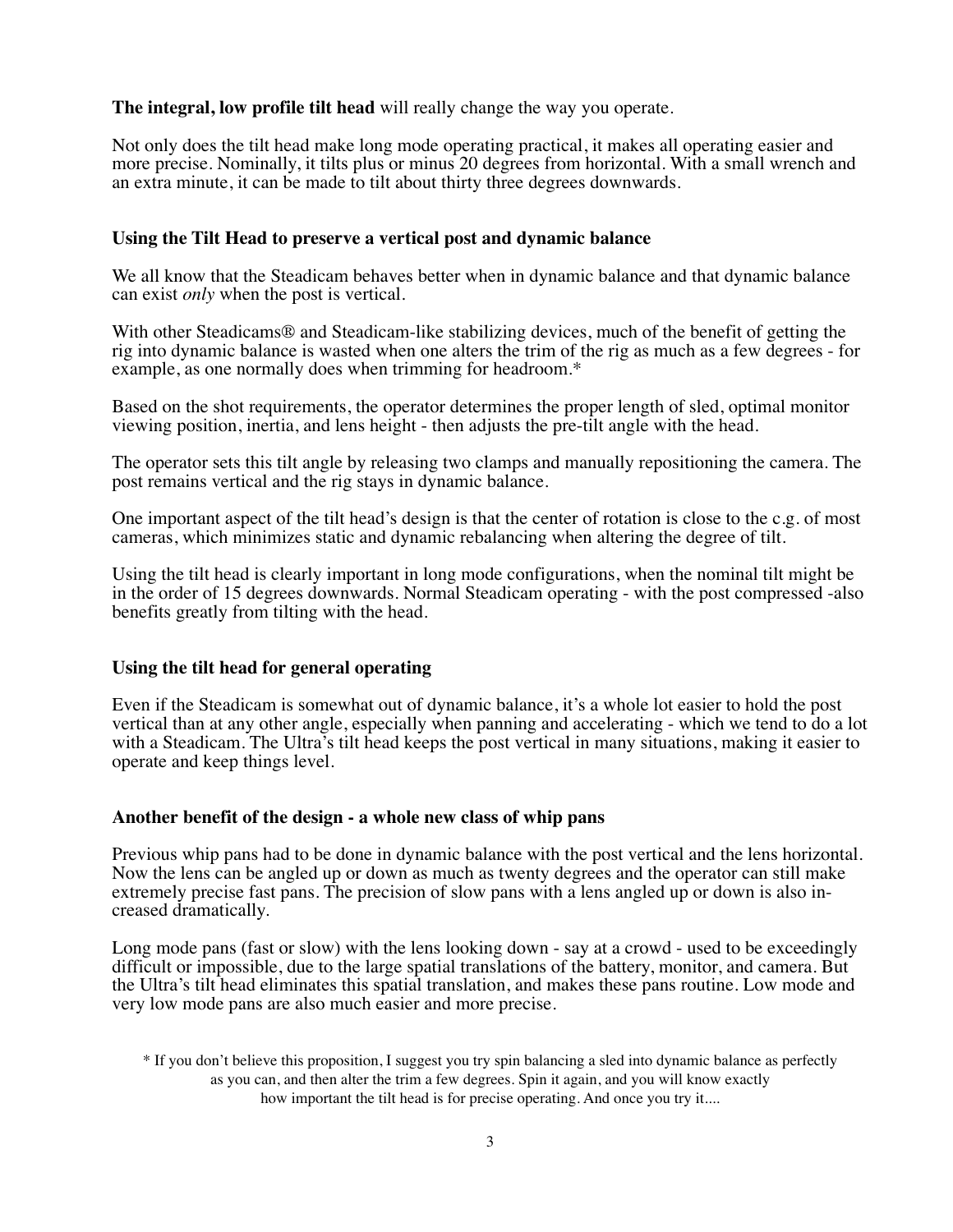# **Using the Tilt Head to maintain lens height**

As the operator tilts the Steadicam, the lens height gained with an extended telescoping post disappears. The more one tilts, the more rapidly the lens height is lost.



The drawing on the left represents a long mode rig without the tilt head. Here, a 20 degree tilt would lose 1.8 inches, and a 40 degree tilt would lose 6.5 inches, and a 60 degree tilt would lose 14 inches.

With the tilt head (the drawing on the right), we can maintain full lens height with 20 degrees of tilt in the lens, lose 1.8 inches with 40 degrees of tilt, and lose only 6.5 inches with 60 degrees of tilt.

In low mode, the same pre-tilting not only preserves the minimum height of the lens, but it also keeps the monitor in front of you where you can see it.

Without the tilt head in low mode, the monitor tilts back behind your shoulder, and as you struggle to see the image, you lose form, dignity, confidence, etc.

This pre-tilting is useful looking both up and down in both high and low modes.

#### **Using the Tilt Head for clearance**

One of the more unusual applications of the tilt head is to angle the sled and its components relative to the desired position of the lens. Moving the sled relative to the lens might avoid casting shadows into the shot, seeing one's own feet, or prevent the sled from hitting something on the set.

A couple of examples:

A man sits at a desk, and the lens needs to be over part of the desk to get his close-up. Without the tilt head, the monitor hits the desk and restricts the travel of the lens.

Angle the sled to the rear (tilt the camera up), and push the lens over the desk. Use the tilt head in this manner, and combine it with the telescoping post and/or a long post in the arm, and a whole new range of lens positions is possible.

The same angling in super long low mode could place the lens underneath the center in a football game, inches from his hands, looking down and forward across the ball.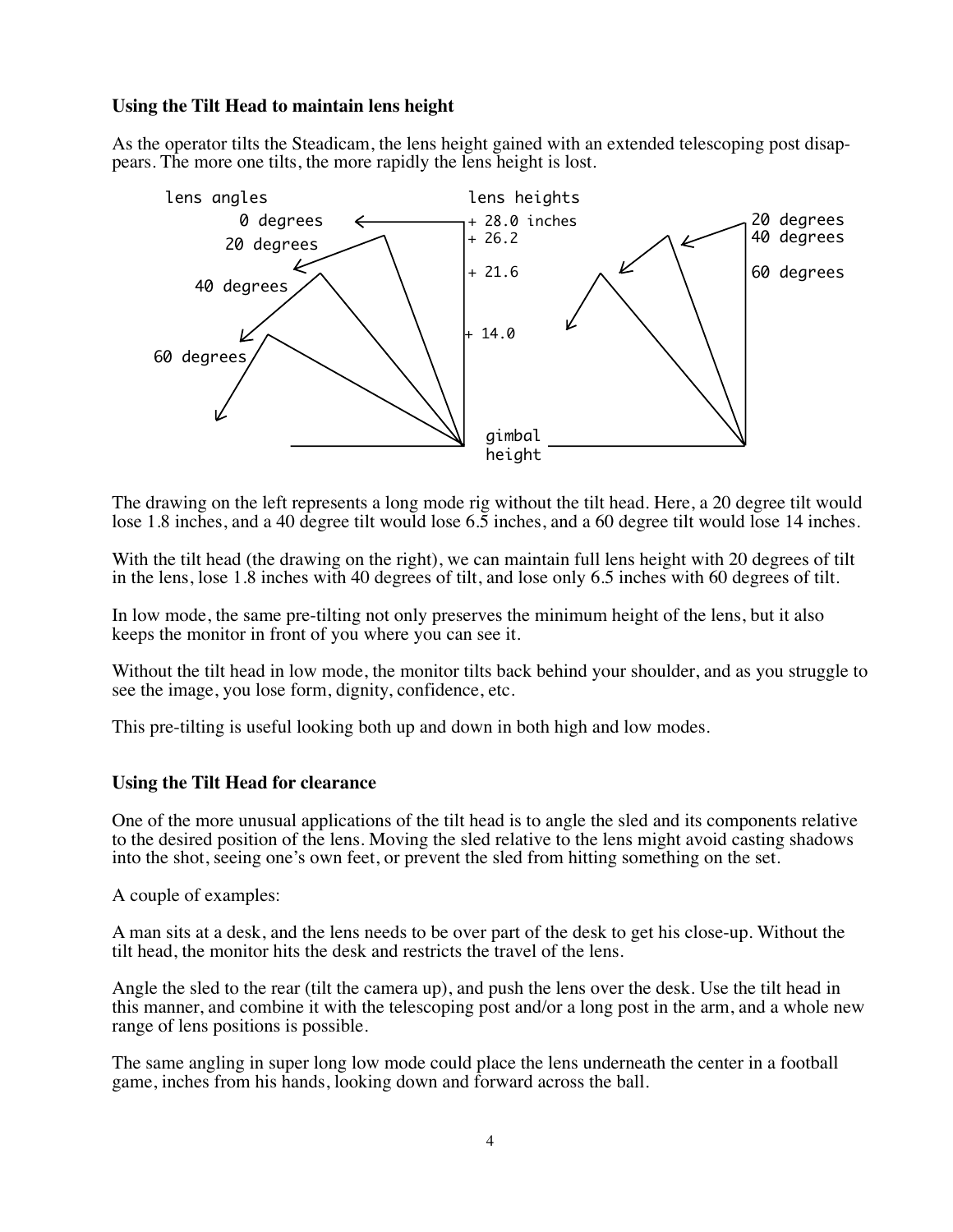# **Another unusual application for the tilt head**

Making switches is a common maneuver in Steadicam operation. It requires that the post be more or less vertical when the switch is made. The tilt head allows a switch to be made at a different and perhaps more convenient time during a shot. Unusual, but possible and easy to configure.

#### **Lens height and the telescoping post - Just how high or low a lens height can you get?**

As a rough estimate, in high mode you should be able to get a lens height of about 7.5 feet. If you are tall or using a light camera, a lens height of 8.5 to 9.5 feet is not impossible.

To be more precise takes a bit of work - see below.

In low mode, your camera can always reach the floor. Always. See page 8 for the trick.

**To get the maximum possible lens height with any camera**, extend the bottom two sections - (#'s 3 and 4) - and fully lower the monitor all the way down on its section. Position the gimbal at the top of its section (#2). This arrangement of components creates the maximum distance between the counterweights (battery, electronics, and monitor) and the gimbal (the pivot or balance point).

Raise the camera from the gimbal by extending the upper section  $(\#1)$  until the rig is in static balance. The lighter the camera, the more you can extend it from the gimbal and raise the lens.

To gain additional height, use one of the provided long arm posts in the arm and position the socket block as high as you can on your vest. This can be done quickly, without tools.

If you can carry additional weight, add it to the bottom of the sled via the integral dovetail. Then raise and re-balance the camera. Antlers™ work well in this application, and they are tool-free.

#### **But how high can one get the lens??**

Alas, the answer isn't easy. The exact lens height you can achieve with the Ultra depends on your height, the camera weight, and how much additional weight you are willing to carry.

**To get a better sense of the possibilities** for lens heights in the Ultra (or any other Steadicam), you must first measure the maximum and minimum height at which **you can position your gimbal** with your arm.

This "primary gimbal height range" is the same regardless of how short or long your rig is, or the specific camera you might be using. As an example, I'm 71" tall in my operating shoes and my primary gimbal height range is about 38 to 65.5 inches.

To generate your own primary range of gimbal heights, measure the top and bottom gimbal position from the floor when in high mode. Do this with the arm attached to the socket block at its lowest practical point on the vest, and with the shortest possible arm post. This will generate your primary range of gimbal heights.

**Several additional ranges for the gimbal** should be calculated for

- using a 12 inch arm post (adds 8.5 inches to the primary range),
- the additional height that can be made by raising the height of the socket block on the vest  $(+3$  inches).
- low high mode using a J-bracket with a six inch arm post (*minus* 4.5 inches)
- low mode using an F-bracket and minimum length arm post (*minus* ten inches)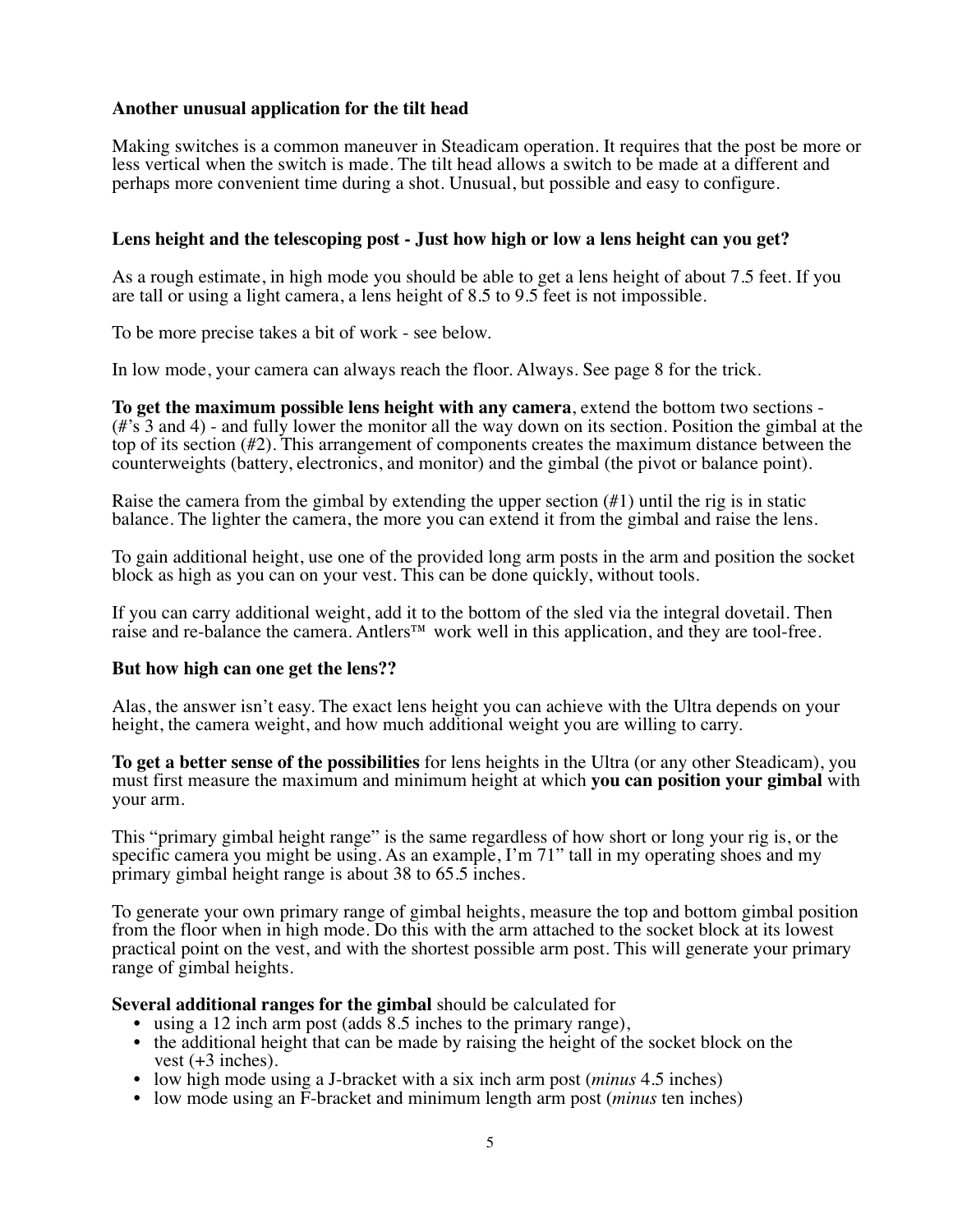Another range to note is **the comfortable reach of your operating hand** to the c.g. This is important because not all possible gimbal positions can be reached via the operating hand. Measure this range while in the vest and carrying a rig. The comfort level is up to you.

My operating hand range is about 33 to 75 inches. I can reach further, but the comfort level goes down along with my form.

Next, statically balance your sled, camera, and accessories in the minimum and maximum configurations. Do this one time only, and do it on the stand. Make note of the **gimbal to lens distances,** and then add these numbers to the various gimbal ranges to generate lens height ranges.

Now as a shot is described, you can measure the given lens heights (as a dolly grip might do) and choose the best or fastest configuration for the shot. You will know the real limits of any configuration ahead of time, and where you can and cannot reach.

**Jerry's gimbal and lens height chart** with a Panavision LW II, 30mm C series anamorphic lens, 2 lens motors (30 lbs!), with a Seitz receiver and amp, and 8mm GV-U5 VCR on the sled.

| gimbal range | High mode w/ telescoping post fully compressed                                                                                      | lens height range |
|--------------|-------------------------------------------------------------------------------------------------------------------------------------|-------------------|
| $38 - 65.5$  | $+9.5$ inches to lens                                                                                                               | $47.5 - 75$       |
| $46.5 - 74$  | $+12$ inch arm post $(+8.5)$                                                                                                        | $56 - 83.5$       |
| $49.5 - 77*$ | $+12$ inch arm post + raising socket block (+11.5)<br>Note that a longer arm post would exceed the upper reach of my operating hand | $59 - 86.5$       |

33.5**\*** - 61 **Low high mode** w/ J-bracket & 6 inch arm post (-4.5) 43 - 70.5 Note that a longer arm post would exceed the lower reach of my operating hand

| gimbal range | High mode w/ telescoping post fully expanded         | lens height range |
|--------------|------------------------------------------------------|-------------------|
| $38 - 65.5$  | $+20.5$ inches to lens                               | $58.5 - 86$       |
| $46.5 - 74$  | $+12$ inch arm post (+8.5)                           | $67 - 94.5$       |
| $49.5 - 77$  | $+12$ inch arm post + raising socket block $(+11.5)$ | $70 - 97.5$       |

| gimbal range | High mode w/ telescoping post expanded $+ 5$ lbs*                                                                           | lens height range |
|--------------|-----------------------------------------------------------------------------------------------------------------------------|-------------------|
| $38 - 65.5$  | $+28.5$ inches to lens                                                                                                      | $66.5 - 95$       |
| $46.5 - 74$  | $+12$ inch arm post (+8.5)                                                                                                  | $75 - 102.5$      |
| 49.5 - 77    | $+12$ inch arm post + raising socket block (+11.5)<br>Note: the 5 pounds were added to the base via Antlers on a zero riser | 78 - 105.5        |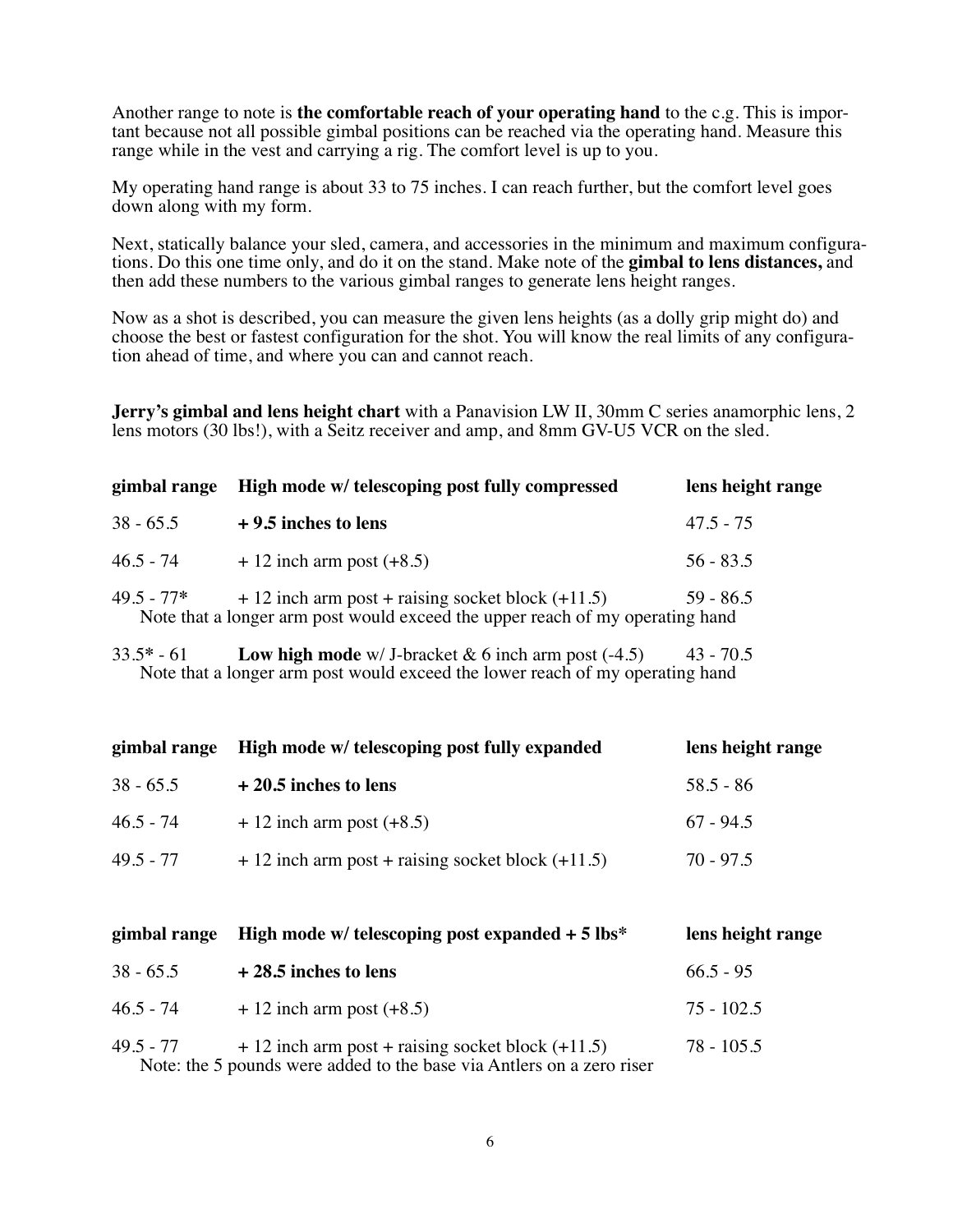#### **gimbal range Low modes lens height range**

24**\*** - 51.5 **Normal low mode, with telescoping post compressed -10 inches to lens** 25 - 41.5 Note that my operating hand can't reach down to twenty four inches. In normal low mode, about eleven inches at the bottom of the arm's boom range is wasted.

# 30**\*** - 57.5 **High low mode, telescoping post compressed (-10)**  $+$  high socket block  $(+3)$  $+ 6.5$  inch arm post & collar  $(+3)$  25 - 47.5

Now only five inches of the arm's boom range are still wasted. We can't use a longer arm post and make switches; the arm hits the camera's magazine.

# 35 - 62.5 **High low mode + telescoping post fully expanded (-22)**

+ high socket block (+3),

 $+ 11.5$  inch arm post & collar  $(+8)$  13 - 40.5

Note that the full range of the arm is restored. Also, the expanded post permits the eleven and a half inch long arm post to be used without the arm hitting the camera mag.

#### 35 - 62.5 **High low mode**, **all the above**

 $+ 5$  lbs (-30)  $5* - 32.5$ 

Note: In this configuration, the camera body eats lots of dirt.

All this information can be placed into the included Palm Pilot computer. If you change cameras, you can generate a new set of lens heights quickly.

**Tip:** It is also good to note **the height of the socket block on your body.** When you hardmount on a vehicle, you can calculate the proper socket block height to create the range of lens heights you desire with the Steadicam configured the way you want.

The socket block height on my body is 44 inches. Using the first line from the first chart above, I've calculated that when hardmounting in compressed high mode, the lens heights would be 3.5 to 31 inches above the socket block height. I can use this information to properly locate the height of the socket block (Garfield mount or equivalent) on the vehicle.

# **Camera weight and lens height - the facts of life**

Elementary physics (i.e. a balance equation) tells us that a heavy camera makes it hard to gain a lot of additional lens height via telescoping the post. Using a BL IV or similar very heavy camera will be frustrating. If you want to get a really high lens height, use a lighter camera.

One example of a slightly lighter camera: The high mode, with the sled full compressed, lens height range for an Arri 435ES is about 0.8 inch higher than the range with the LWII (the 435ES weighs 27 pounds, or 3 pounds lighter than the LWII). With the telescoping post fully extended, the range is 1.5 inches higher, and with the extra five pound counterweight, about three inches higher.

A twenty pound camera would put the lens about 4.5 inches higher in the most compressed mode and nearly ten inches higher in the fully extended mode, to 107 inches without additional weight.

The maximum theoretical lens height that one can achieve with the Ultra is about 48 inches up from the gimbal (the gimbal set at the *bottom* of section # 2 with the rig fully expanded). This generates a lens height of about 120 inches (ten feet), but requires a very light camera or a very heavy counterweight, or a very clever use of Antlers™ as the additional counterweight.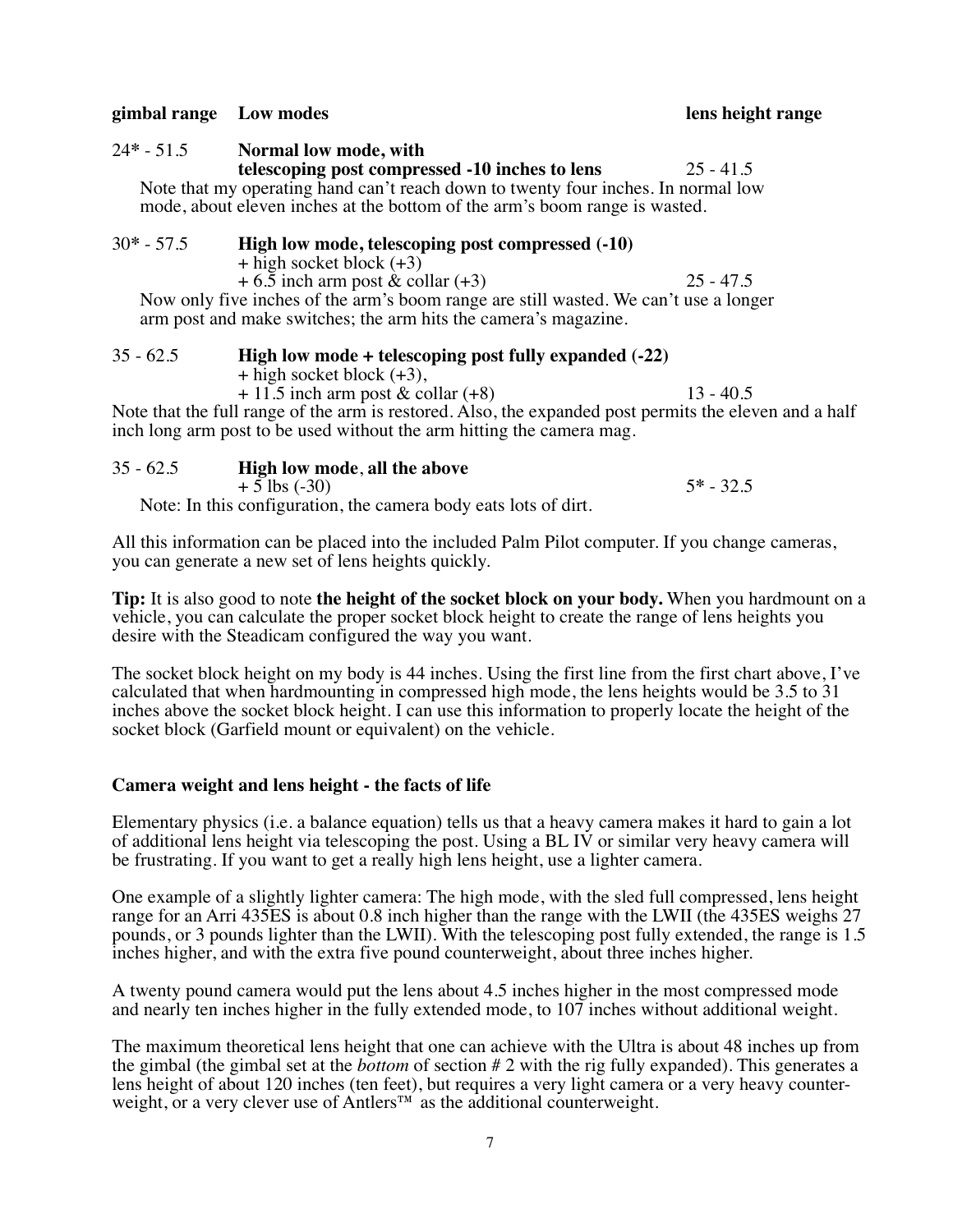#### **Using different arm posts - high mode**

From the charts, it should be clear that **the quickest way to gain gimbal and lens height** is to use a longer post in the arm and to raise the socket block on the vest.

This increase in gimbal height - up to eleven and a half inches - also puts the c.g. about as high as one can comfortably reach with the operating hand. A longer arm post could be used (only with extreme care - it puts a lot of torque on the arm bearings!!) but one can't reach the c.g. and do the most precise work.

Changing arm posts with the Ultra is almost effortless - no tools - about 10 seconds - and it does not alter the static or dynamic balance or the feel of the rig, or the general sense of clearances.

When used alone, a long arm post alters the height of all the components equally, which may make viewing the monitor more difficult or annoying - or not, depending on the shot.

#### **Using different arm posts - low mode**

In normal low mode, eleven inches at the bottom of the boom range of the arm is wasted. Your first recourse is to raise the socket block on your vest. This restores three inches of the arm's range.

Use a longer arm post with a collar about two inches from the top to further raise the F-bracket and the gimbal height. The length of this post is limited by the clearance requirements with the camera.

As the F-bracket is raised relative to the arm, the arm goes down relative to the gimbal and camera. When the telescoping post is expanded, use a twelve inch arm post to restore the full useful range of the arm. This is a good idea with any Steadicam. See the chart for details.

**Be aware** that using very long arm posts can exert enormous torque on the arm. The heavier the camera is, the shorter the arm post you should use. Again, if you want a very high or low lens height, get a light camera!!

Please note that I didn't exaggerate the possible lens heights in the charts with a potentially dangerous long arm post - or with a gimbal height that can't be reached.

**A useful trick:** The lens height in any low mode range easily can be lowered by making the rig more bottom heavy. With this trick - and the unique design of the Ultra's telescoping post - even a very heavy camera can kiss the ground.

In fact, if one didn't care at all about bottom heaviness, the *top* of the camera could be almost four feet below the gimbal - which might be great for a trench or grave shot or working off scaffolding. Pretty hard to dock the rig, though.

**FYI:** I carry my F-bracket and four additional arm posts in a bag on the docking stand at all times. The shortest possible post is usually in the arm.

In the bag is a 5 inch, a 6.5 inch, a 9 inch, and a 12 inch post. The 6.5 inch post is generally used with the F-bracket - making it a J-bracket for low high mode work - and I drilled a hole though it and the F-bracket to accommodate a no-tools safety pin.

I attached a removable collar to the 12 inch post about two inches below the top. It is used for high low mode when the telescoping post is greatly expanded (see the chart above). Somewhere in my kit is the no longer supplied but infamous 18 inch arm post - rarely used, but available.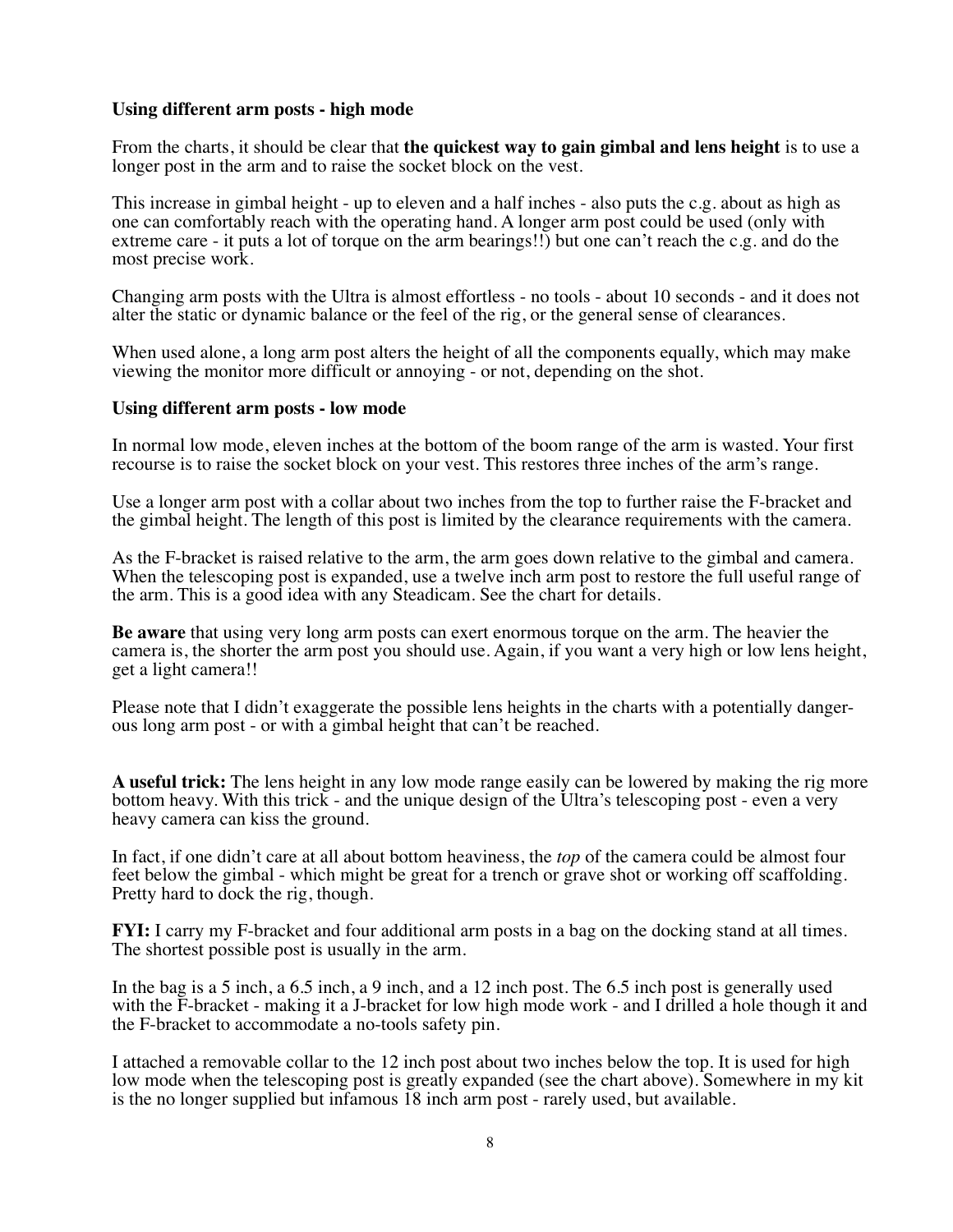#### **Working with long post configurations**

Most of us are used to working with relatively short sleds. As the length of the telescoping post increases, new factors must be taken into consideration. Viewing, inertia, clearances, static balance, dynamic balance, and flexing are key issues.

Increasing the lens height by extending the telescoping post may be the only way to get the height you need (see your charts!), or it may service an additional need, such as better viewing of the monitor or adding increased inertia in tilt and roll.

If the range of lens heights desired is less than the maximum possible, the operator has choices in configuring the Ultra's components. In the high mode, maximum extended post example above, raising the monitor from the bottom to the top its section - for better viewing - would only lower the overall range by about 2.5 inches.

Extending the telescoping post and re-balancing should take well under a minute with a trained crew, and a minute and a half at most. Adding the stiffening system adds another half minute (see page 11). Adjusting the tilt head - a few more seconds.

Any change of configuration can be done in under two minutes, without tools. This is important because one may discover that some aspect of a shot or production may demand an alternative configuration, and it's comforting to know that it is relatively quick and painless to get there.

#### **Static balancing with long post configurations**

The drop test we typically use to determine bottom heaviness should be altered, and a much longer drop time will provide your normal feel. Instead of a strict drop time comparison, tilt the Steadicam with your operating hand and note how much force is required to tilt the sled. Compare this force to your normal length sled's feel. Accelerate the rig and note the pendular action. Adjust the bottom heaviness accordingly, depending on the requirements of the shot.

#### **Dynamic balancing with long post configurations**

All the same rules apply as with short sleds. However, because there are so many possible configurations with the Ultra, spin balancing for each one would be time consuming and unproductive. Fortunately, the Ultra comes with a dynamic balance computer to expedite and simplify the process. See page 12 for details.

#### **Clearance issues with long post configurations**

A long post configuration adds a lot of extra inches to the bottom of the sled. We tend to pay attention to the lens, and we may be surprised when that other part of the sled hits something. The longer the sled, the sooner some part of it (usually the battery) will mysteriously collide with the ground or the stairs or something behind you.

Remember, one function of the Ultra's tilt head is to keep the rig more vertical when shooting, which can greatly reduce clearance problems.

In the most expanded high mode, the bottom of the sled can be as much as 46 inches from the gimbal. You can use your gimbal and lens height charts to find when your minimum gimbal height is lower than 46 inches and the rig will drag on the floor.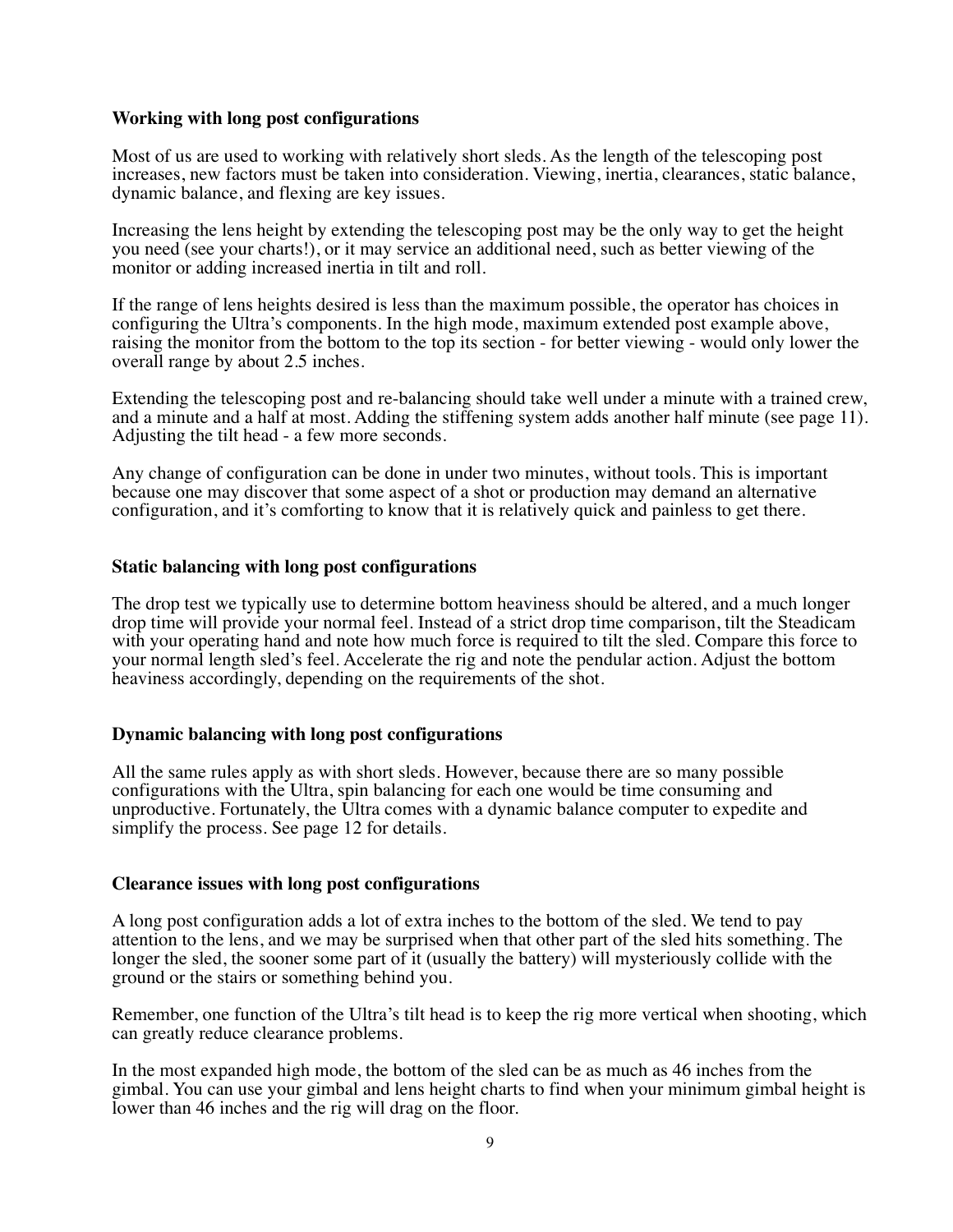#### **Inertial increases with long post configurations**

Inertia increases with the square of the distance from the point of rotation (in our case, the gimbal). As we increase the length of the sled, the tilt and roll inertia increase dramatically.

This can be useful in many situations where the camera should behave slowly. But it also makes it hard to quickly correct any tilt or roll, or to have a very active camera in these axes. During a shot, it is much easier to adjust for headroom by booming with the arm.

#### **Inertial imbalances with long post configurations**

The tremendous inertial increase in tilt and roll with long sleds is not matched via any increase in pan inertia. As a consequence, the rig may feel unnaturally quick in the pan axis.

One solution is to extend the monitor fully (and correspondingly, the battery for dynamic and static balance). This increases the pan inertia and brings it more in line with the tilt and roll inertia, and is great for working in windy conditions.

Using the long battery and monitor rods can delay the need to use auxiliary stabilization, such as gyros or Antlers, without adding additional weight or making a time-consuming reconfiguration.

#### **Using the monitor and battery extensions**

Both the monitor and battery are solidly supported by dual .620 diameter carbon fiber rods that are locked into position by special cams.

The standard five and an half inch long monitor rods enable the monitor to be extended three inches from minimum, nearly doubling the monitor's inertial effect in pan.

The monitor uses two sets of cam locks on the extension rods. This design enables the use of longer rods, but it creates two minor clearance issues when the monitor is fully compressed.

The rods must clear the telescoping post when flipping to low mode. Also, when tilting the monitor vertically, be very careful that these dual rods remain clear of the bottom of the monitor.

The standard ten inch long battery rods enable the battery to be positioned properly for dynamic balance and/or to increase the battery's inertial effect in pan by over a factor of three.

To absolutely minimize pan inertia, remove the monitor and rods. Drop the bottom post slightly. Now you can rotate the monitor bracket 180 degrees to the rear. Re-attach the rods and monitor to the bracket. The monitor must be tilted up - and the c.g. is as close as possible to the post.

With the supplied rods, sled inertia in the pan axis can be as low as  $360$  pound inch<sup>2</sup> to as much as 1,750 pound inch<sup>2</sup>.

For even greater inertia, longer rods are available, or one can substitute Panavision iris rods, but be sure the electrical cables aren't over-stretched.

It is also extremely easy to substitute another monitor - such as a 6 inch LCD monitor. Depending on the mount, one could reduce pan inertia to 130 pound inch<sup>2</sup>.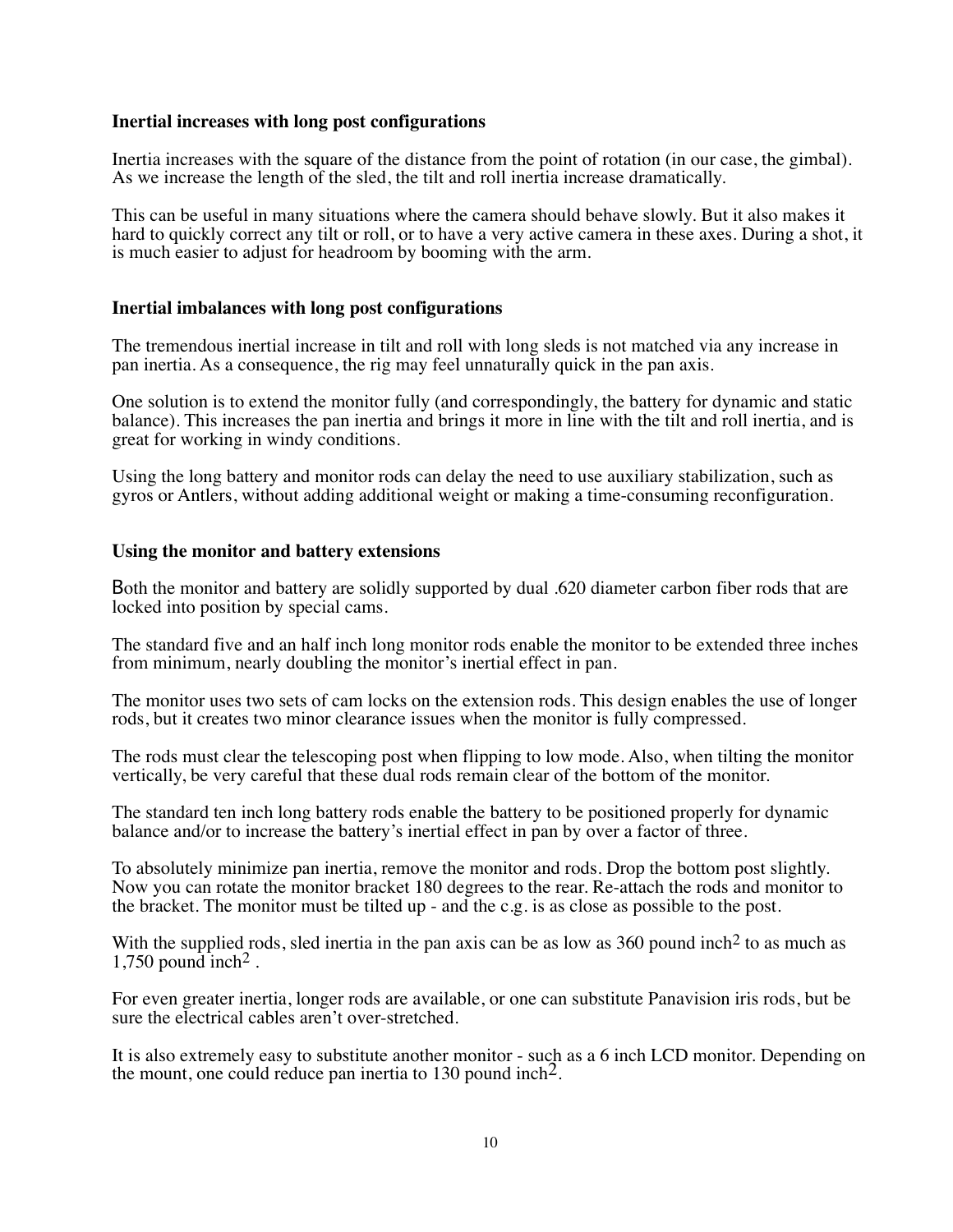# **Monitor tilt and flip**

The monitor tilts and flips on its c.g. - without affecting the static or dynamic balance of the rig. The new arcs and clamps make it easy to reposition the monitor and to positively lock it in place.

The monitor face can be angled almost 90 degrees - from nearly vertical to horizontal - making viewing easy in any configuration.

Tip: When in a long post, low mode configuration, the monitor does not even need to be flipped. The viewing is better if one uses the switches on the monitor to correct the image orientation.

#### **The Stiffening System**

Any long post Steadicam sled, whether single or multi-section, suffers from increased flexing. The longer a post, the more it flexes - unfortunately by the cube law. Doubling the post length makes the rig eight times more flexible.

The Ultra's carbon fiber telescoping post is very stiff, but it will need extra rigidity under certain situations. The heavier the camera or the more violent the moves, the more help is required.

The patent-pending stiffening system consists of a spreader that attaches to the monitor arcs (without tools, of course); attachment points on the battery mount, the bottom of the sled, and just underneath the tilt head; and a length of lightweight Vectran<sup> $\bar{r}$ </sup> line. Vectran is a polymer cable that is as strong as steel, but it has one-fifth the weight and is much more flexible.

To use the system, the monitor and/or battery is moved inboard an inch or so from its final position, and the Vectran™ line is laced from one side of the battery mount down around a pin at the base of the sled, up around the spreader on the monitor, further up to a hook just under the tilting head, and down the other side via the spreader, around the pin at the bottom of the sled, and back up to the battery where the line is tensioned and secured under a special washer.

The whole operation takes less time than reading that sentence.

The Vectran line is further tensioned by extending the monitor and/or battery out to its final position, and/or tilting the sled horizontal with the monitor down and re-tightening the line.

The system works best when the monitor is highest on its section  $(\#3)$ . The system is also very useful with normal length rigs whenever violent moves or stresses are anticipated, such as a vehicle shot on rough roads.

It is also possible to attach the Vectran line to some solid part of the camera to further stiffen the rig. Often the camera to Steadicam mounting isn't perfect, and the stage exhibits some flexing as well. Once you have balanced your rig and tensioned the Vectran, be careful that the camera doesn't move very far on the stage.

#### **New transmitter and receiver for the motorized camera stage**

The size, shape, and use of the transmitter remains the same as in the Masters Series. Four buttons still direct the action of the stage, but the electronics have been completely changed.

The receiver has a removable antenna outside the shielded, forward section of the stage. The new transmitter and highly tuned receiver and antenna makes the system reliable under most conditions and at a greater distance than ever before (30 feet or more under ideal conditions).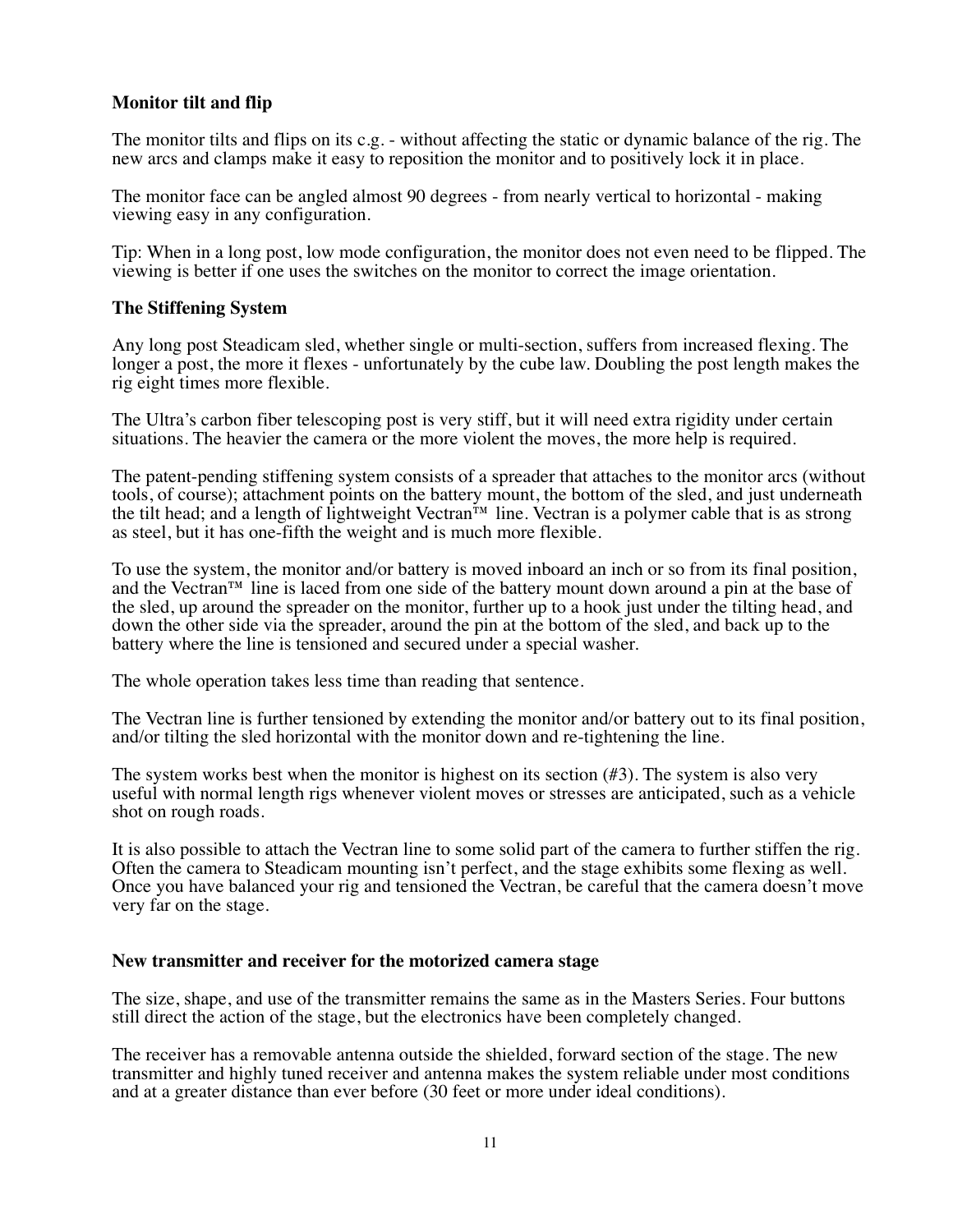# **The Palm Pilot® Dynamic Balance Computer**

We've said it before: Because there are so many possible configurations with the Ultra, spin balancing for dynamic balance could be time consuming and unproductive. However, the Ultra's dynamic balance computer makes finding and maintaining dynamic balance easy.

A few measurements are required prior to using the dynamic balance computer. You need to know the weight and position of components you carry on the sled, such as your focus motor receiver and amp, VCR, and transmitter. Motors and other accessories you carry on the camera - and the camera's weight - can be ignored.

Enter this information in the appropriate data fields to set up your basic package. Multiple set-ups can be stored in memory to simplify this process.

On set, whenever you change the height and/or extension of the monitor and/or the length of the sled (to best configure the Steadicam for the shot), you take one to three measurements, enter them into the appropriate data fields, and the computer tells you where to place the battery.

You complete the process by static balancing the rig with the camera. The program also computes the camera position if you know the exact weight of the camera, lens, mag, film mattebox, filters, etc., but this is not necessary. Just static balance the rig with the camera.

The three measurements you need to make for each new configuration are

- 1) the vertical distance from the camera c.g. to the battery c.g.
- 2) the vertical distance from the camera c.g. to the monitor c.g.
- 3) the horizontal distance from the monitor c.g. to the centerline of the telescoping post.

"Dot" decals on the monitor and battery indicate the c.g. of these components. The camera c.g. can be determined by a simple balancing test.

Remember, the monitor tilts and pivots on its c.g., so changing the angle of the monitor will not affect dynamic balance. The tilting head nearly preserves the camera c.g, and tilting the camera has little effect on dynamic balance (in many cases, practically none).

#### **Some other features and benefits of the Steadicam® Ultra™**

#### **Ease and speed of use**

In the old days of the Model IIIA and earlier, trimming for headroom involved releasing a lock, making an adjustment, re-locking and re-testing the trim. It was too much work (and looked too fussy to everyone else on the set), and therefore the most precise balancing was often ignored.

Now we can trim our balance with the touch of a button, and no one even knows it is happening, let alone that it can happen during a shot.

Because *all* adjustments are quick and tool free with the Ultra, all the configuring and tweaking of the Steadicam (sled, vest, and arm) can actually be done under real-life conditions, shot after shot, and you can get the most out of your machine.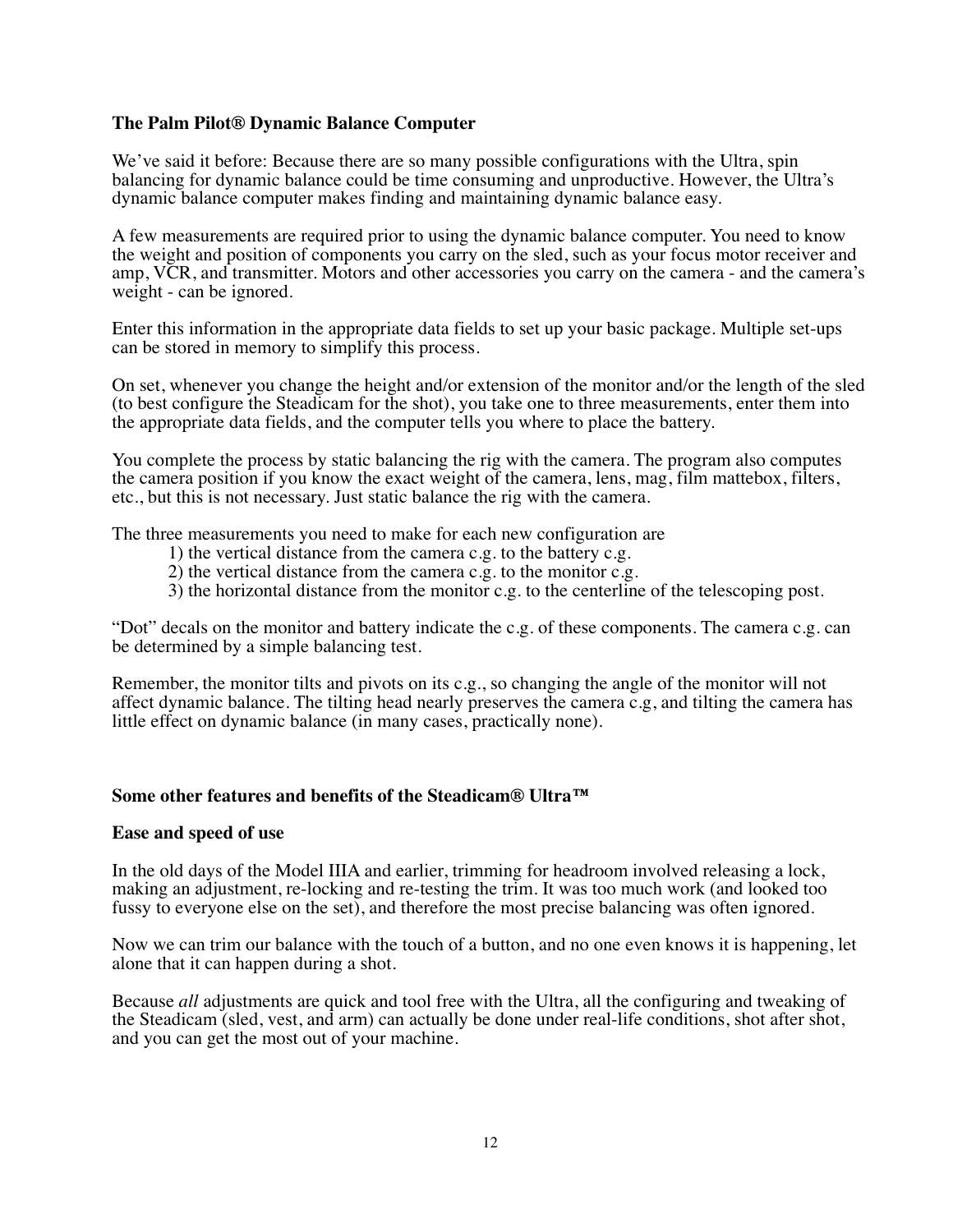#### **Ease of (dis) assembly**

The design of the sled facilitates assembly, servicing, and repairs, as well as future advancements, upgrades, and user customization.

The monitor can be pulled off the rods, and the power and video cable has Hirose connectors on each end, making replacing the monitor a snap.

Fashion a simple bracket for an LCD screen, and you have a lightweight rig for special running or fast action situations. Alternative (longer) rods can also be used.

The entire sled disassembles and assembles easily for service or cleaning. There are three quick release electrical connectors at the base of the sled, two for video and one for power. Undo these connectors and each section of the telescoping post can slide free of the one above it.

The bottommost section (# 4) holds the electronics and the battery mounts. The battery holder also can be removed; another quick release electrical connector is provided for this purpose. Substitute a special lightweight battery and create a running rig.

Section number three holds the monitor bracket, which can slide off the bottom if necessary.

Section two holds the gimbal, which also can slide off.

Section one is attached to the tilt head and motorized stage, both of which easily can be removed.

All of the Ultra's tool-free clamps and locking cams are user adjustable. A small wrench is required to adjust the cam's nyloc nuts, and a hex key is needed for the main post and gimbal clamps.

#### **Be very careful not to over tighten any clamp, and especially the ones that lock on any carbon fiber rod.**

#### **Slim Sled Design**

The slim and clean design of the Master Series sled has been improved.

Perhaps the most obvious change is the elimination of the "hump." The Ultra's electronics have been moved four inches down and one inch in - well out of the way of the arm - and the converter is tucked inside the front cover.

The control panels now wrap seamlessly around the bottommost section of the telescoping post, and the connectors and controls are clearly visible and accessible.

In addition, the electronic level adjustment can now be done by hand while watching the monitor.

#### **Power and video cables in the telescoping post**

Hidden in the telescoping post is another of the Ultra's patent-pending features: the novel and lightweight curly cord that automatically expands and retracts. It consists of three super flexible fourteen gauge wires (a must for high current requirements) and two shielded video cables.

Unlike molded curly cords, this cable is small in diameter, lightweight, and easily customizable for future applications. The cable also provides a friendly, springy suspension when you are adjusting sections 3 and 4 of the telescoping post.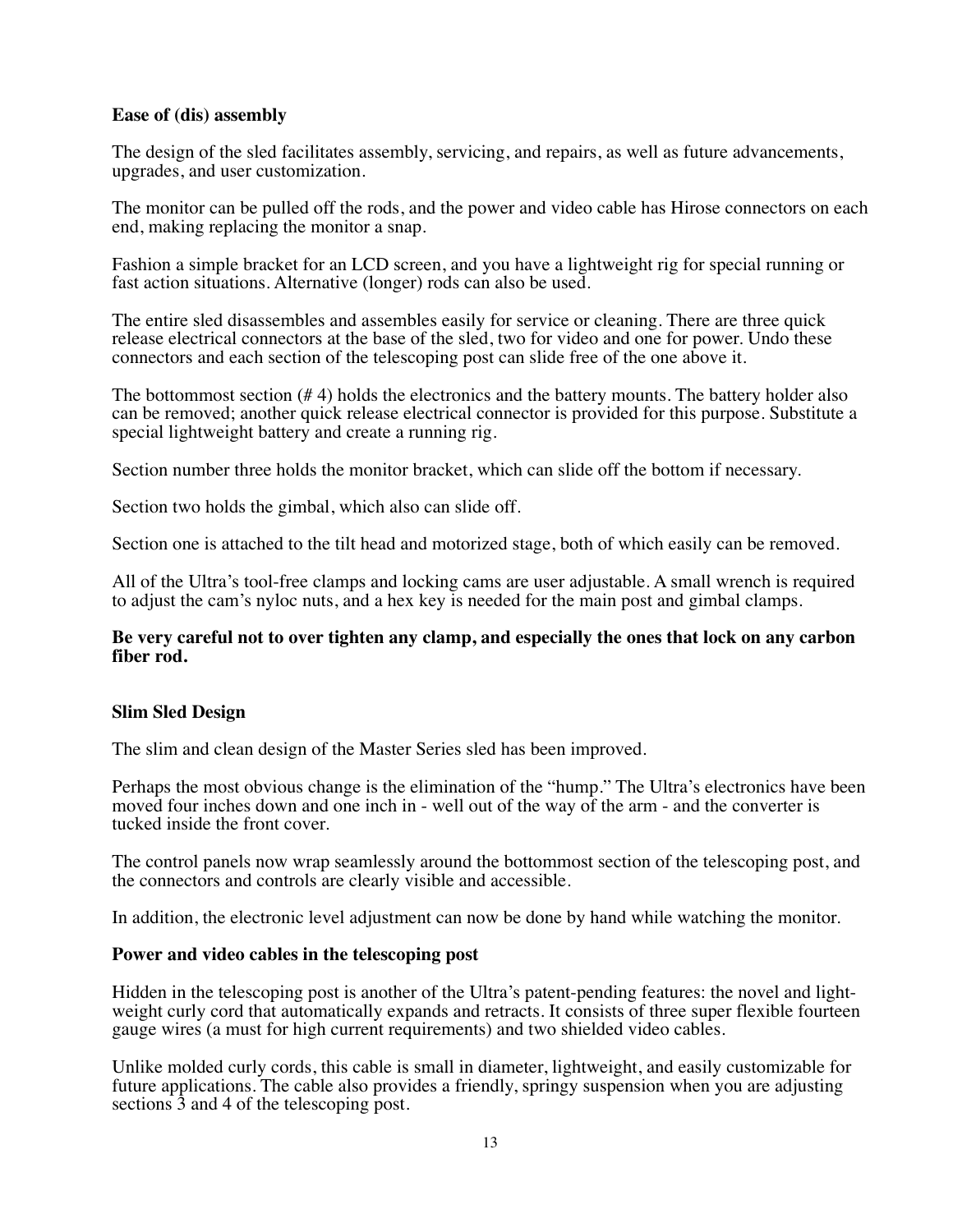# **12 and 24 volts (Ultra Cine version)**

The Ultra's 3 AH @ 24 volt NiMH battery powers the new 24 volt monitor and handles the most power hungry cameras, such as the Arri 435ES at high speed with no problems. The high capacity and high discharge rate battery also maintains its capacity under high loads.

Other NiMH batteries - such as those used in competing systems - lose their capacity under the high current draws of many film cameras.

An efficient and electrically quiet switcher circuit (nested under the front cover) provides up to 7.6 amps continuously at 13.2 volts for 12 volt cameras and accessories.

# **Integral dovetail base**

A special version of the standard dovetail forms the bottom of the sled. This integral dovetail bolts directly to the main clamp at the base of the telescoping post.

This solid structural arrangement facilitates the fast and extremely rigid mounting of accessories such as gyros, Antlers<sup>™</sup>, or special batteries.

#### **Weight**

The first two Ultra Cine prototype units are already a pound and a half lighter than a Master Series Film Steadicam.

Production units will be even lighter; with the new 24 volt batteries and monitor, the weight will drop another two pounds.

# **Upgrade options for owners of Master Series Steadicams**

It was always my plan that owners of Master Series Steadicams could upgrade their sleds.

The "basic" upgrade adds the four section, carbon fiber telescoping post, the +/- 20 degree integral tilt head, the monitor and battery brackets and rods, the base, the stiffening system, the dynamic balance computer, the new transmitter and receiver for your motorized stage (if applicable or desired), and the new wiring harness.

This upgrade path preserves your current monitor, gimbal, (motorized) stage, 14.4 volt batteries and charger, electronics, and 24 volt converter. Your converter will be re-configured to permanently fit under the front cover.

This upgrade path is how the first three prototype Ultras were made.

The "full" upgrade path includes all the above plus the new NiMH 24 volt batteries, and an upgrade to your charger, if possible, or a new charger. Your monitor will be modified to 24 volts, and the new 13.2 volt switcher will be installed.

Contact Frank Rush at Tiffen for specifics on all the upgrade possibilities for your Master Series. Cell phone: 205 527-0117<br>Email: frush@tiffen.c frush@tiffen.com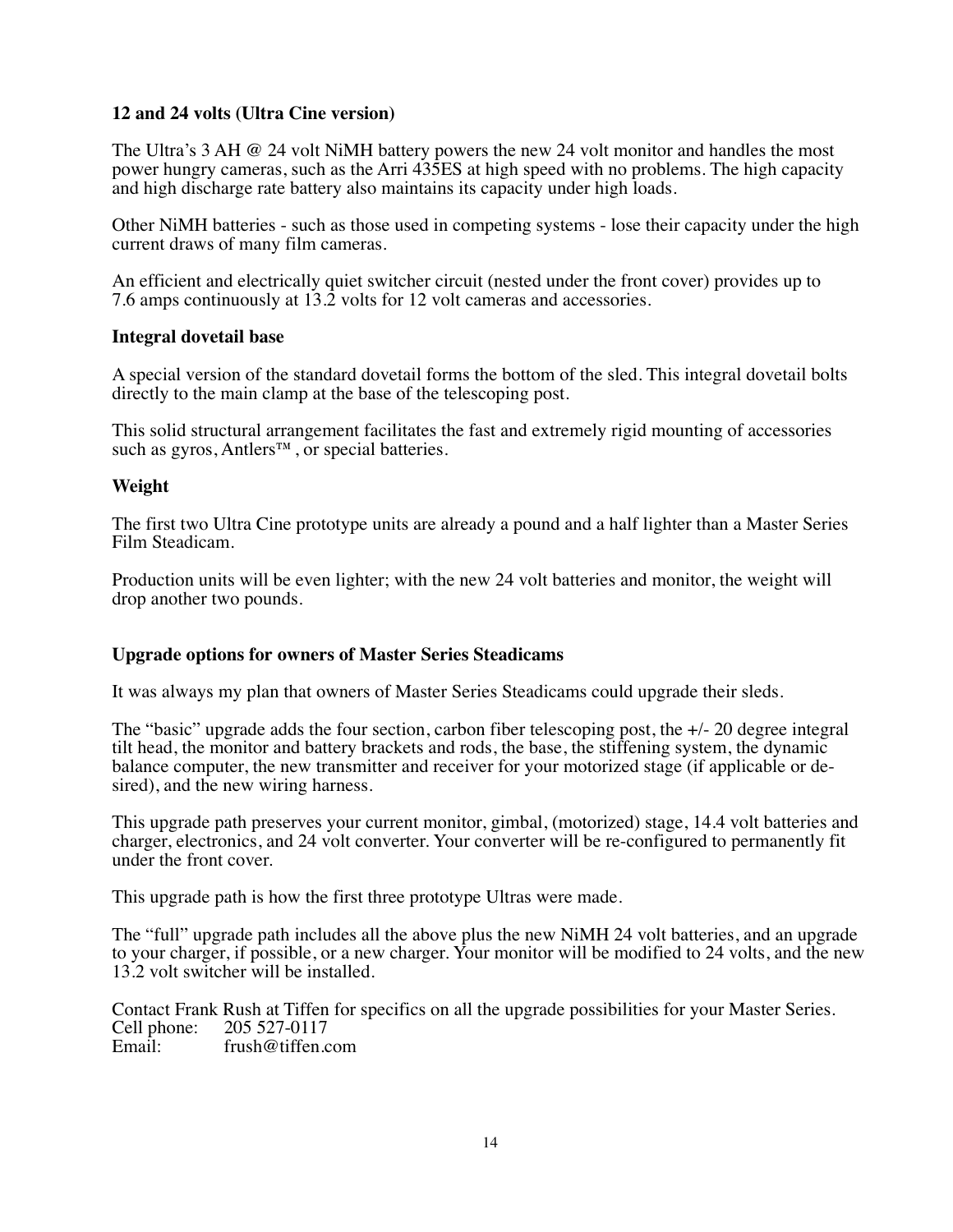# **Field tested**

The transition from the Master Series to the Ultra has taken a couple of years. The first prototype in this process, the XP, was in hard service for over a year on many different movies and commercials.

The XP tested the basic concept of the telescoping post, the stiffening system, and the curly cord wiring up the post. It also illustrated where the XP design needed improvements or could be made more user friendly.

Use of the XP made it clear that a tilt head was needed; the first head was an immediate success, and in the last nine months improvements have been made and the tilt range increased.

The idea for a dynamic balance computer has been kicking around for some time. The basic dynamic balance program has been in use for over ten years.

But because the tilt head made dynamic balancing for many shots a reality, and because the Ultra can be configured in so many ways, the need for a portable and user-friendly dynamic balance computer and customized program increased dramatically.

Much of the electrical and mechanical technology - such as the carbon fiber telescoping post and its tool-free clamps - are "old hat," long a solid part of the Master Series line of Steadicams.

My Ultra Cine prototype was assembled for the NAB show in Las Vegas on April 19,1999.

Immediately after NAB, I returned to Santa Fe to continue working on a feature film - *All the Pretty Horses* - under trying conditions. Wind, dust, sand, heat, cold, rain, bad roads, *horses*, - the Ultra survived all that, and my assistants, bless them, quickly learned another Steadicam system.

The rig performed flawlessly through the day we wrapped and I left to demonstrate the Ultra at Show Biz West on June 24th.

I can hardly begin to explain what a treat it was to have all the Ultra's features at my fingertips!

In August and September 1999, I used my Ultra on a low budget feature in Milwaukee - where I was also the DP and operator - and 70 percent or more of the movie was Steadicam.

The Ultra was so incredibly easy to use, re-configure, and balance. I knew I could get the lens anywhere from the floor to the ceiling without a hassle or a time-consuming delay.

So many times we would drag the camera along the floor in extreme low mode then quickly flip to high mode. Or configure it strangely just to get some special shot. My assistant, Will Eichler, is also a Steadicam operator and he loved the rig. He's the one who figured out how to get the tilt head to tilt to 30 degrees.

Using the Ultra was all so easy and effortless, all done without fussing or worries or looking for tools. It's clear that I couldn't have made the movie without the Ultra; it simply saved me and the production so much time and energy.

This spring (2000) I worked on Jericho, a western shot in Brackettville, Texas. Again, I was the DP and operator, and we used my Ultra prototype to great advantage.

Horses love the Ultra, as do the wranglers. No worries, no tools, no sweat. Okay, it was 100 degrees in the shade and I sweated a bit.